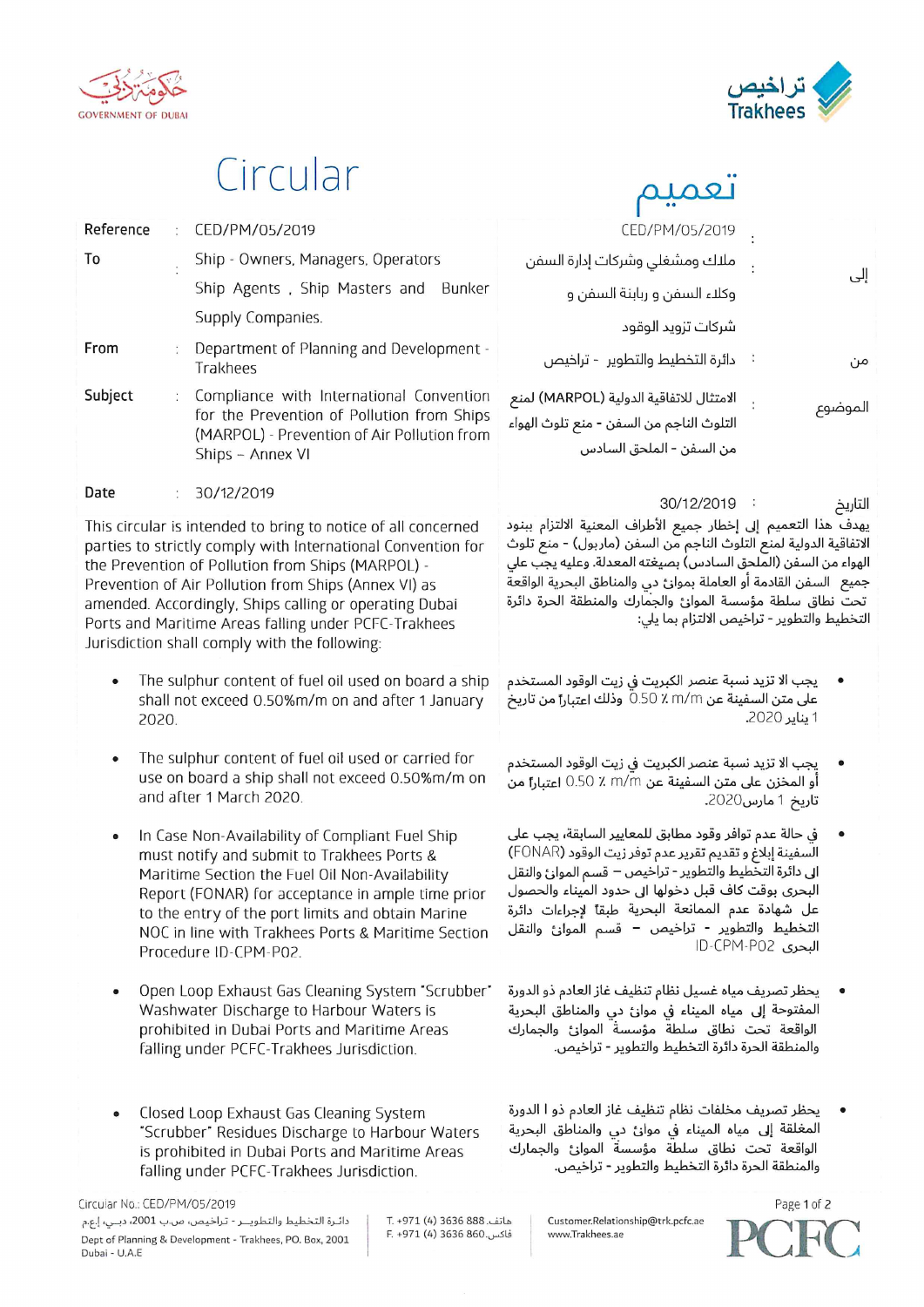Page 2 of 2

Circular No.: CED/PM/05/2019

Trakhees Ports & Maritime Section have the right to request the vessel to provide information or documents for review and to inspect the vessel and collect fuel oil samples as per its convenience.

Trakhees Ports & Maritime Section have the right to take enforcement action against violating ships including financial penalties.

This circular will be effective from 1st January 2020

For any further inquiries and clarification in this regards, please contact Ports & Maritime Section on +97148811881 Or email Ehs.Ports@trk.pcfc.ae

Thanks in anticipation of your cooperation and compliance.

Attachment : Fuel Oil Non-Availability Report (FONAR)

Engr. Muneera Rashed Director - Civil Engineering Department Department of Planning and Development - Trakhees

 $Cc$ **Federal Transport Authority** Dubai Maritime City Authority Harbour Master Office

يحق لدائرة التخطيط والتطوير - تراخيص – قسم الموانئ والنقل البحري مطالبة السفينة بتقديم المعلومات والمستندات اللازمة والقيام بتفتيش السفينة وجمع عينات زيت الوقود طبقاً للاحراءات المتبعة.

يحق لدائرة التخطيط والتطوير - تراخيص – قسم الموانئ والنقل البحري اتخاذ كافة الإجراءات التنفيذية ضد السفن المخالفة مع الحق في فرض غرامات مالية

يبدأ العمل بشروط هذا التعميم اعتباراً من تاريخ <u>1 **يناير** 2020</u>

لمزيد من الاستفسارات يرجى التواصل مع قسم الموانئ والعمليات البحرية هاتف رقم: +97148811881 أو عبر البريد الإلكترون: Ehs.Ports@trk.pcfc.ae

شاكرين لكم حسن تعاونكم الدائم معنا.

مرفق : تقرير عدم توفر زيت الوقود

المهندسة منيرة حسين رشَبِدَ مدير إدارة الهندسة المدنية دائرة التخطيط والتطوير – تراخيص

نسخة الى: الهينة الاتحادية للمواصلات سلطة مدينة دبى الملاحية مكتب مدير الميناء

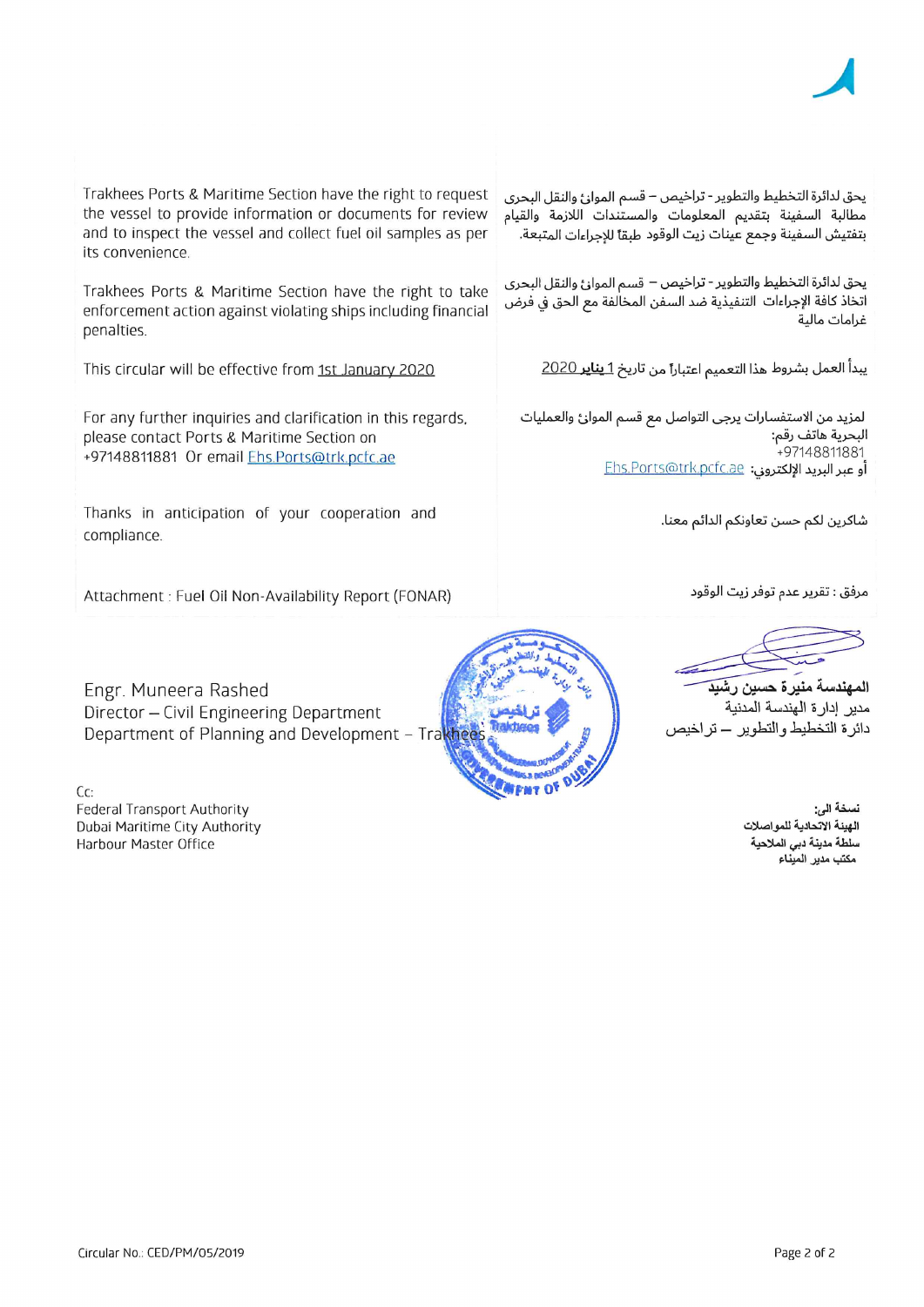#### DRAFT

#### APPENDIX 1

## **FUEL OIL NON-AVAILABILITY REPORT (FONAR)**

Note:

1 This report is to be sent to the flag Administration and to the competent authorities in the relevant port(s) of destination in accordance with regulation 18.2.4 of MARPOL Annex VI. The report shall be sent as soon as it is determined that the ship/operator will be unable to procure compliant fuel oil and preferably before the ship leaves the port/terminal where compliant fuel cannot be obtained. A copy of the FONAR should be kept on board for inspection for at least 36 months.

2 This report should be used to provide evidence if a ship is unable to obtain fuel oil compliant with the provisions stipulated in regulations 14.1 or 14.4 of MARPOL Annex VI.

3 Before filing a FONAR, the following should be observed by the ship/operator:

.1 A fuel oil non-availability report is not an exemption. According to regulation 18.2 of MARPOL Annex VI, it is the responsibility of the Party of the destination port, through its competent authority, to scrutinize the information provided and take action, as appropriate.

3.2 In the case of insufficiently supported and/or repeated claims of non-availability, the Party may require additional documentation and substantiation of fuel oil non-availability claims. The ship/operator may also be subject to more extensive inspections or examinations while in port.

3.3 Ships/operators are expected to take into account logistical conditions and/or terminal/port policies when planning bunkering, including but not limited to having to change berth or anchor within a port or terminal in order to obtain compliant fuel.

3.4 Ships/operators are expected to prepare as far as reasonably practicable to be able to operate on compliant fuel oils. This could include, but is not limited to, fuel oils with different viscosity and different sulphur content not exceeding regulatory requirements (requiring different lube oils) as well as requiring heating and/or other treatment on board.

#### **1 Particulars of ship**

- 1.1 Name of ship: \_\_\_\_\_\_\_\_\_\_\_\_\_\_\_\_\_\_\_\_\_\_\_\_\_\_\_\_\_\_\_\_\_\_\_\_\_\_\_\_\_\_\_\_\_\_\_\_\_\_\_\_\_\_\_
- 1.2 IMO number: \_\_\_\_\_\_\_\_\_\_\_\_\_\_\_\_\_\_\_\_\_\_\_\_\_\_\_\_\_\_\_\_\_\_\_\_\_\_\_\_\_\_\_\_\_\_\_\_\_\_\_\_\_\_\_\_
- 1.3 Flag: \_\_\_\_\_\_\_\_\_\_\_\_\_\_\_\_\_\_\_\_\_\_\_\_\_\_\_\_\_\_\_\_\_\_\_\_\_\_\_\_\_\_\_\_\_\_\_\_\_\_\_\_\_\_\_\_\_\_\_\_\_\_

1.4 (if other relevant registration number is available, enter here):

# **2 Description of ship's voyage plan**

2.1 Provide a description of the ship's voyage plan in place at the time of entry into "country X" waters (and ECA, if applicable) (Attach copy of plan if available):

 $\_$  . The contribution of the contribution of the contribution of the contribution of  $\mathcal{L}_1$  $\mathcal{L}_\mathcal{L} = \{ \mathcal{L}_\mathcal{L} = \{ \mathcal{L}_\mathcal{L} = \{ \mathcal{L}_\mathcal{L} = \{ \mathcal{L}_\mathcal{L} = \{ \mathcal{L}_\mathcal{L} = \{ \mathcal{L}_\mathcal{L} = \{ \mathcal{L}_\mathcal{L} = \{ \mathcal{L}_\mathcal{L} = \{ \mathcal{L}_\mathcal{L} = \{ \mathcal{L}_\mathcal{L} = \{ \mathcal{L}_\mathcal{L} = \{ \mathcal{L}_\mathcal{L} = \{ \mathcal{L}_\mathcal{L} = \{ \mathcal{L}_\mathcal{$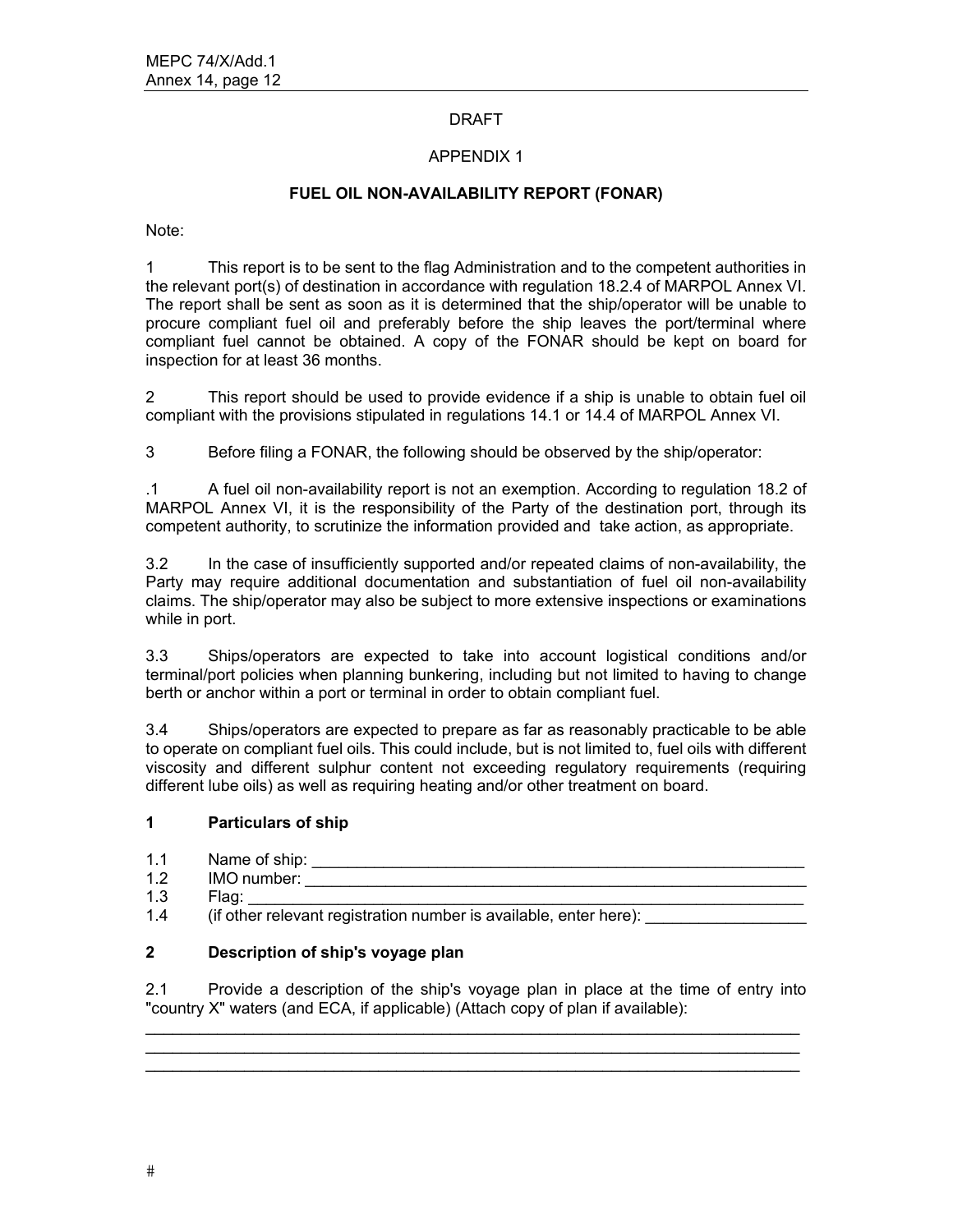| 2.2 | Details of voyage:                                                                                                              |  |  |  |  |  |
|-----|---------------------------------------------------------------------------------------------------------------------------------|--|--|--|--|--|
|     | 1 – Last port of departure                                                                                                      |  |  |  |  |  |
|     |                                                                                                                                 |  |  |  |  |  |
|     | 2 – First port of arrival in "country X":                                                                                       |  |  |  |  |  |
|     |                                                                                                                                 |  |  |  |  |  |
|     | 3 – Date of departure from last port (dd-mm-yyyy):                                                                              |  |  |  |  |  |
|     | 4 – Date of arrival at first "country X" (dd-mm-yyyy):                                                                          |  |  |  |  |  |
|     |                                                                                                                                 |  |  |  |  |  |
|     | 5 – Date ship first received notice that it would be transiting in "country X" waters<br>(and ECA, if applicable) (dd-mm-yyyy): |  |  |  |  |  |
|     |                                                                                                                                 |  |  |  |  |  |
|     | 6 - Ship's location at the time of notice:                                                                                      |  |  |  |  |  |
|     | 7 – Date ship operator expects to enter "country X" waters (and ECA, if applicable)<br>(dd-mm-yyyy):                            |  |  |  |  |  |
|     | 8 – Time ship operator expects to enter "country X" waters (and ECA, if applicable)<br>(hh:mm UTC):                             |  |  |  |  |  |
|     | 9 – Date ship operator expects to exit "country X" waters (and ECA, if applicable)<br>(dd-mm-yyyy):                             |  |  |  |  |  |
|     | 10 – Time ship operator expects to exit "country X" waters (and ECA, if applicable)<br>(hh:mm UTC):                             |  |  |  |  |  |
|     | 11 – Projected days ship's main propulsion engines will be in operation within<br>"country X" waters (and ECA, if applicable):  |  |  |  |  |  |
|     | 12 - Sulphur content of fuel oil in use when entering and operating in "country X"<br>waters (and ECA, if applicable):          |  |  |  |  |  |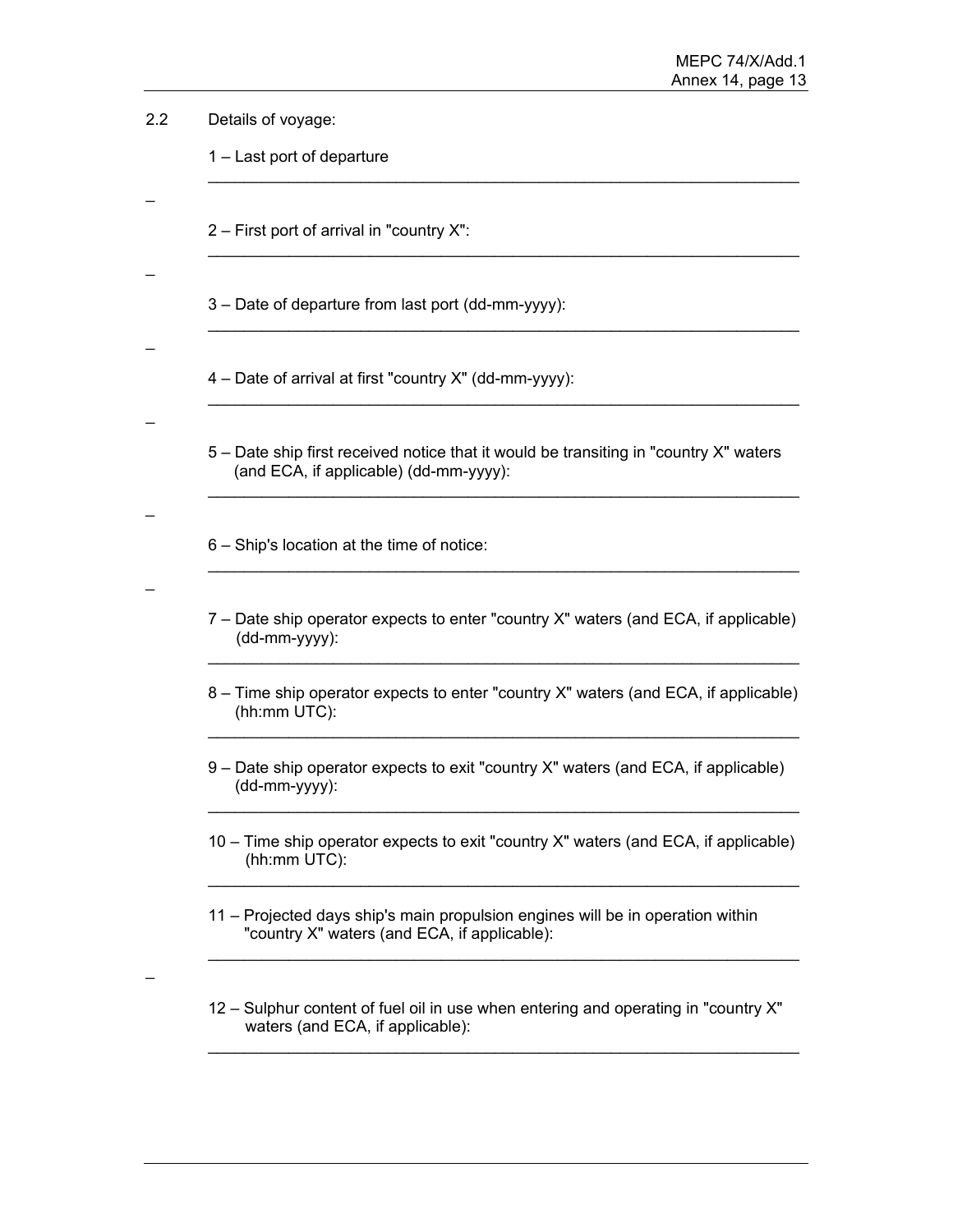# **3 Evidence of attempts to purchase compliant fuel oil**

3.1 Provide a description of actions taken to attempt to achieve compliance prior to entering "country X" waters (and ECA, if applicable), including a description of all attempts that were made to locate alternative sources of compliant fuel oil, and a description of the reason why compliant fuel oil was not available:

\_\_\_\_\_\_\_\_\_\_\_\_\_\_\_\_\_\_\_\_\_\_\_\_\_\_\_\_\_\_\_\_\_\_\_\_\_\_\_\_\_\_\_\_\_\_\_\_\_\_\_\_\_\_\_\_\_\_\_\_\_\_\_\_\_\_\_

 $\mathcal{L}_\mathcal{L}$  , and the set of the set of the set of the set of the set of the set of the set of the set of the set of the set of the set of the set of the set of the set of the set of the set of the set of the set of th

3.2 Name and email address of suppliers contacted, address and phone number and date of contact (dd-mm-yyyy):

\_\_\_\_\_\_\_\_\_\_\_\_\_\_\_\_\_\_\_\_\_\_\_\_\_\_\_\_\_\_\_\_\_\_\_\_\_\_\_\_\_\_\_\_\_\_\_\_\_\_\_\_\_\_\_\_\_\_\_\_\_\_\_\_\_\_\_

Please attach copies of communication with suppliers (e.g. emails to and from suppliers)

\_\_\_\_\_\_\_\_\_\_\_\_\_\_\_\_\_\_\_\_\_\_\_\_\_\_\_\_\_\_\_\_\_\_\_\_\_\_\_\_\_\_\_\_\_\_\_\_\_\_\_\_\_\_\_\_\_\_\_\_\_\_\_\_\_\_\_  $\mathcal{L}_\mathcal{L} = \mathcal{L}_\mathcal{L} = \mathcal{L}_\mathcal{L} = \mathcal{L}_\mathcal{L} = \mathcal{L}_\mathcal{L} = \mathcal{L}_\mathcal{L} = \mathcal{L}_\mathcal{L} = \mathcal{L}_\mathcal{L} = \mathcal{L}_\mathcal{L} = \mathcal{L}_\mathcal{L} = \mathcal{L}_\mathcal{L} = \mathcal{L}_\mathcal{L} = \mathcal{L}_\mathcal{L} = \mathcal{L}_\mathcal{L} = \mathcal{L}_\mathcal{L} = \mathcal{L}_\mathcal{L} = \mathcal{L}_\mathcal{L}$ 

## **4 In case of fuel oil supply disruption only**

4.1 Name of port at which ship was scheduled to receive compliant fuel oil:

\_\_\_\_\_\_\_\_\_\_\_\_\_\_\_\_\_\_\_\_\_\_\_\_\_\_\_\_\_\_\_\_\_\_\_\_\_\_\_\_\_\_\_\_\_\_\_\_\_\_\_\_\_\_\_\_\_\_\_\_\_\_\_\_\_\_\_

4.2 Name, email address, and phone number of the fuel oil supplier that was scheduled to deliver (and now reporting the non-availability):

#### **5 Operation constraints, if applicable**

5.1 If non-compliant fuel has been bunkered due to concerns that the quality of the compliant fuel available would cause operational or safety problems on board the ships, the concerns should be thoroughly documented.

5.2 Describe any operational constraints that prevented use of compliant fuel oil available at port:

 $\equiv$ 

5.3 Specify steps taken, or to be taken, to resolve these operational constraints that will enable compliant fuel use: \_\_\_\_\_\_\_\_\_\_\_\_\_\_\_\_\_\_\_\_\_\_\_\_\_\_\_\_\_\_\_\_\_\_\_\_\_\_\_\_\_\_\_\_\_\_\_\_\_\_\_\_\_\_\_\_\_\_\_\_\_\_\_\_\_\_\_\_\_\_\_\_\_

 $\overline{\phantom{0}}$ 

# **6 Plans to obtain compliant fuel oil**

6.1 Describe availability of compliant fuel oil at the first port-of-call in "country X", and plans to obtain it: \_\_\_\_\_\_\_\_\_\_\_\_\_\_\_\_\_\_\_\_\_\_\_\_\_\_\_\_\_\_\_\_\_\_\_\_\_\_\_\_\_\_\_\_\_\_\_\_\_\_\_\_\_\_\_\_\_\_\_\_\_\_\_\_\_\_\_\_\_\_\_\_\_

 $\overline{a}$